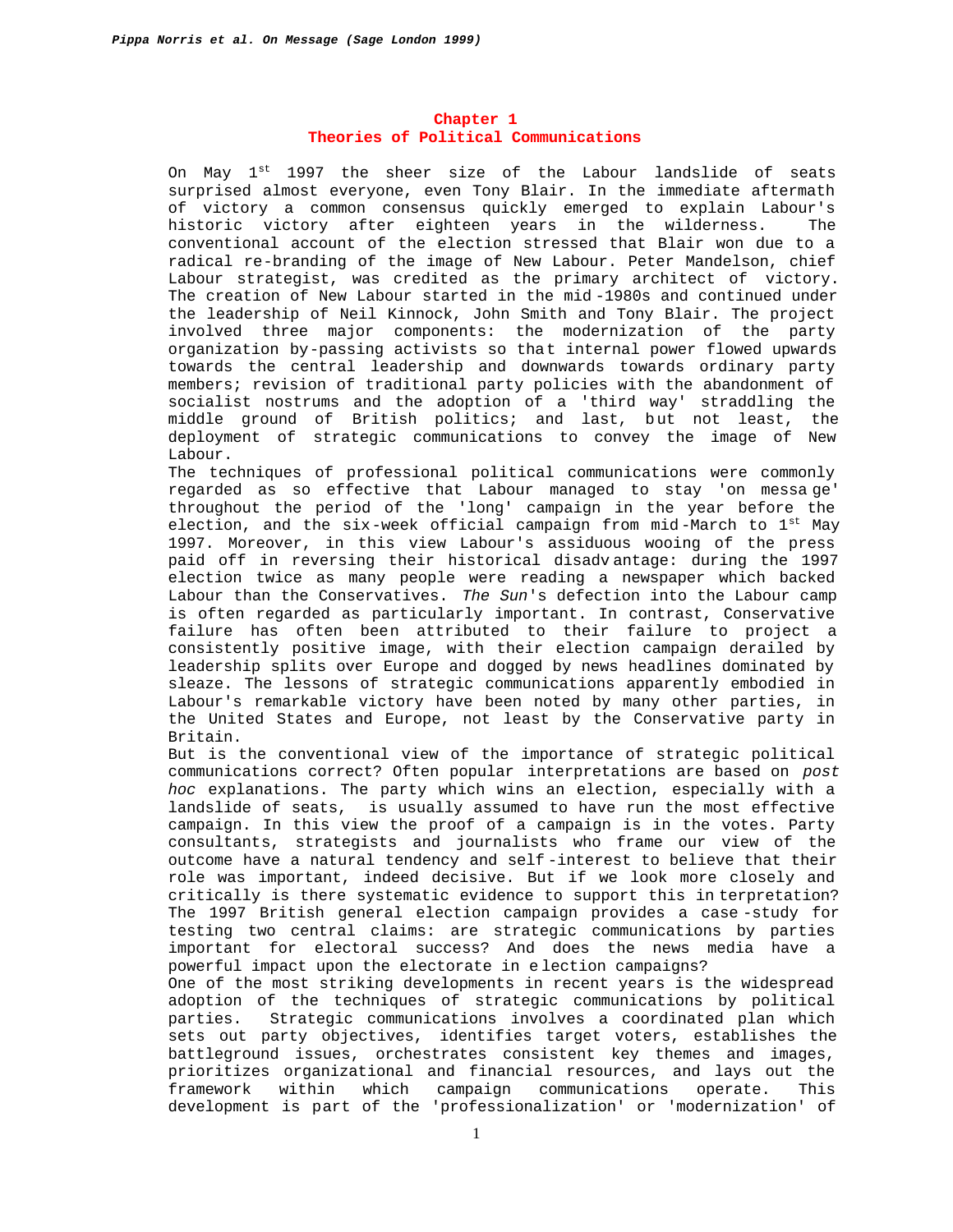campaigning, giving a greater role to technical experts in public relations, news management, advertising, speech -writing and market research. Many observers assume that the use of these techniques has become critical for the outcome of modern elections in many countries (Swanson and Mancini 1991).

New Labour's victory in 1997 was widely regarded as a textbook triumph of packaging over politics, spin over substance, and image -building over ideology. This conventional explanation accords with an expanding literature which emphasizes the growing importance of political marketing, spin doctors and sound -bites, and the rise in the power of the news media as 'king-makers' in Britain as well as in many other countries (Franklin 1994; Kavanagh 1995; Scammell 1995; Jones 1995). The first concern of this book is therefore to establish how far strategic communications are important today for electoral success. In particular, did Labour's communication strategy prove the most effective, as widely assumed, in the 1997 British general election? Were Labour most successful in influencing the news agenda? And as a result did they boost their party fortunes during the long and short campaign? Our answers, contrary to the conventional wisdom, are no, no and no. Insights into this issue help us to understand the process of strategic communications and its limitations in the modern campaign.

Equally important, many observers have emphasised the rise in the power of the mass media and their growing influence, for good or ill, in election campaigns. Some hope that television and the press can help to mobilise and energize voters, generate effective public deliberation which informs citizens, and produce 'enlightened prefere nces' (Gelman and King 1993; Lupia and McCubbins 1998). Others fear that predominant news values and journalistic practices lead to campaign coverage focussing on the strategic election game, tabloid scandal and down market sensationalism rather than serious policy debate. Such practices are believed to encourage public cynicism, to alienate voters, and to lead to civic disengagement (Fallows 1996; Patterson 1993; Putnam 1995; Cappella and Jamieson 1997).

The second major concern of this book is to establ ish how far political coverage on television and in the national press has the capacity to influence the electorate, in particular their levels of civic engagement, issue priorities, and party preferences. We argue that the more exaggerated hopes and fears over-estimate the power of newspapers and television to change the electorate within the limited period of an election campaign. Nevertheless we demonstrate that there is systematic and plausible evidence for consistent long -term learning, mobilization and persuasion effects associated with patterns of media use. Moreover, in contrast to previous British studies, we show that newspapers have only limited ability to change party support during the campaign but nevertheless positive television news has the c apacity significantly to boost a party's fortunes in the short -term.

These issues are important in analyzing the specific reasons for the outcome of the 1997 British general election, but also more generally for understanding the impact of party communic ations and the news media in a modern democracy. While there are many other books about the 1997 election, including a companion study focussing on long -term social and ideological dealignment in the electorate (Evans and Norris 1998), there has been little examination of the systematic evidence about the effects of political communications in Britain. Since the structure of the information environment and the political system is important for electoral choice, we need to test whether we can generalize to the British context from the extensive literature on political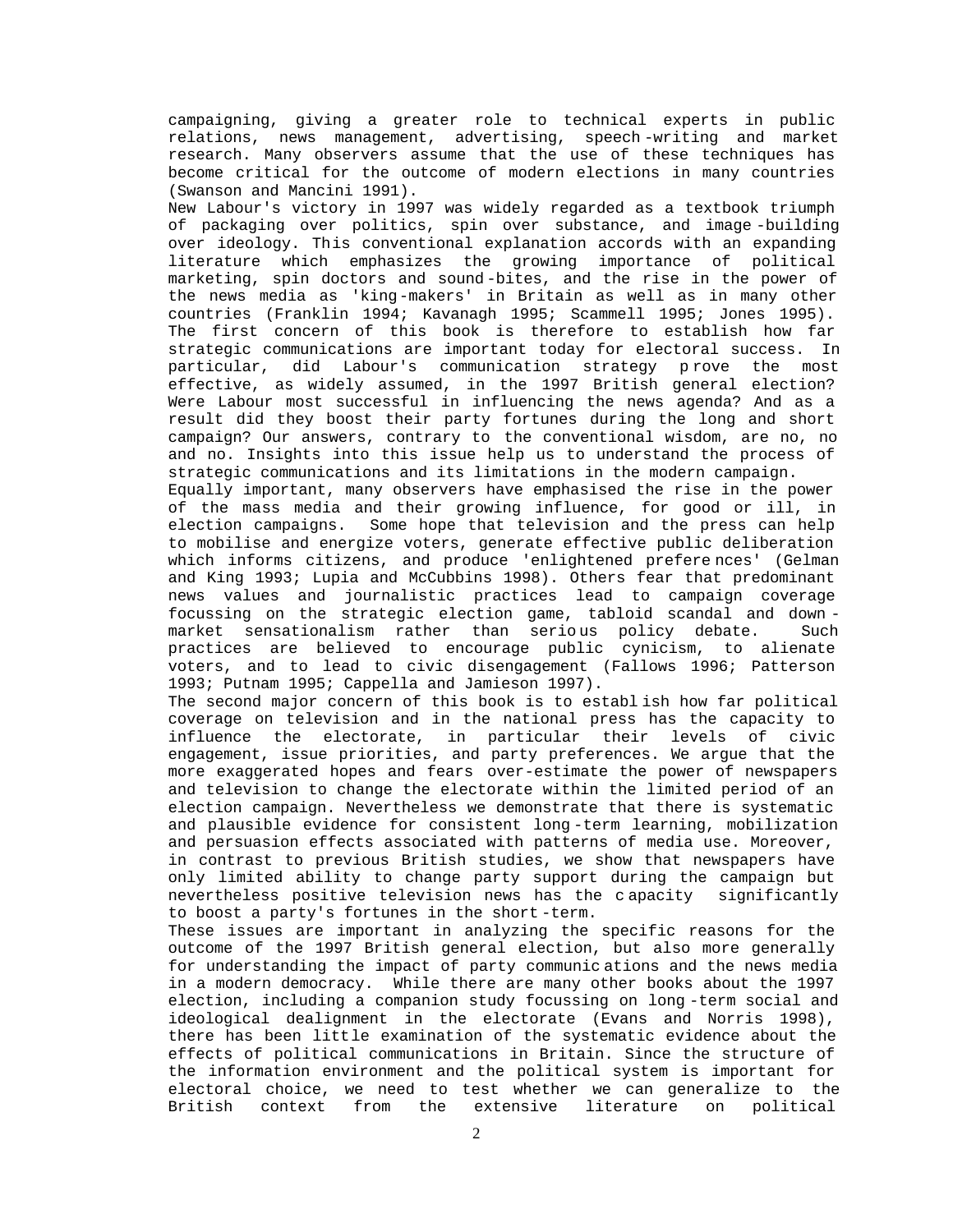communications in the United States and Europe. This book presents the first results of a research design combining three major elements: content analysis of party and news messages during Apr il 1997; the 1997 British Election Study (BES) campaign panel survey; and an experimental study of the effects of television news (see Chapter 3 for details). To consider the central issues this introduction lays out alternative theories about the influen ce of political communications, describes the core conceptual framework, and outlines the plan of this book.

### **Theories of Mass Propaganda**

 We can identify three main schools of thought which have developed to account for the influence of political communi cations: pre-war theories of mass propaganda, post-war theories of partisan reinforcement, and recent theories of cognitive, agenda -setting and persuasion effects which form the framework for this book.

The earliest accounts of mass communications, popular in the 1920s and 1930s, were greatly impressed by the rapid growth and potential reach of mass communications, and stressed that the public could easily be swayed by propaganda on the radio and in newspapers. In Public Opinion, first published in 1922, Walter Lippmann emphasised that the 'manufacture of consent' and the 'arts of persuasion' were nothing new, since there had always been popular demagogues. Nevertheless he believed that the growth in circulation of the popular press, developments in advertising, and the new media of moving pictures and the wireless, had decisively changed the ability of leaders to manipulate public opinion:

*"Within the life of the generation now in control of affairs, persuasion has become a self-conscious art and a regular organ of government. None of us begins to understand the consequences, but it is no daring prophecy to say that the knowledge of how to create consent will alter every political calculation and modify every political premise."* (Lippmann 1997).

Not only were the effects of mass communication pervasive, they were also seen as generally harmful for democracies. Lippmann's premonitions seemed to be confirmed by the use of the media by authoritarian regimes in the inter war years, and the development of more s ophisticated and self-conscious psychological techniques of mass persuasion by the allies in war -time. In the 1930s the Payne Fund Studies in the United States looked at the impact of movies on delinquency, aggression and prejudice, while early experimenta l studies by Hovland (1949, 1953) examined the impact of the media for planned persuasion (McQuail 1992; Lowery and DeFleur 1995). Popular accounts in the inter-war years reinforced the notion that the mass media could have a direct and decisive impact upon shaping public opinion, and ultimately voting choices.

### **Theories of Partisan Reinforcement**

Yet propaganda theories came under strong challenge from the first systematic research using the modern techniques of sample surveys to examine public opinion. Paul Lazarsfeld, Bernard Berelson and Hazel Gaudet at Columbia University used panel surveys in their classic study of Erie County during the 1940-44 American elections, in *The People's Choice* (Lazarsfeld et al. 1944; Berelson et al. 1954). The Erie County study concluded that the main impact of the campaign was 'reinforcement not change', as partisans were strengthened in their voting choice. In this account elections went through four stages. First, as the campaign gathered momentum the rising volume of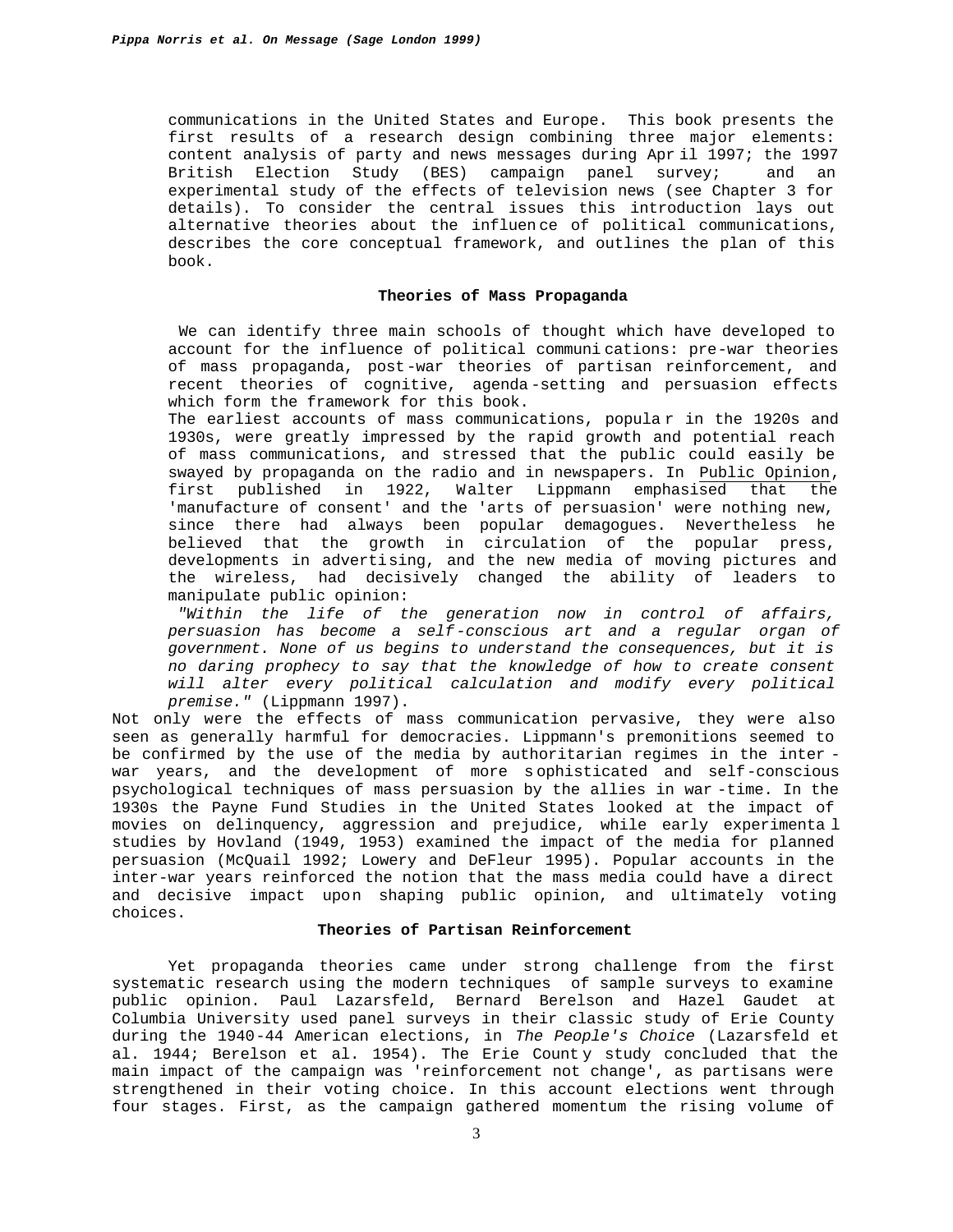political news meant that people who had not been interested begin to pay attention. As citizens woke up to the campaign, many increased their exposure to political information, thereby increasing their interest, in an interactive 'virtuous circle'. To cope with the rising tide of political propaganda that became available, people brought selective attention into play. Partisans tuned into the information most congruent with their prior predispositions: in 1940 more Democrats listened to speeches by Roosev elt while more Republicans tuned into Wilkie. Political propaganda thereby served mainly to reinforce party support, reducing defections from the ranks. Once sufficient information had been acquired from the campaign, Lazarsfeld suggested, for many people uncertainty evaporated and the voting decision crystallized.

Nevertheless Lazarsfeld suggested that there were clear socioeconomic biases in 'the attentive public' so that the more educated became most informed as the campaign progressed. There was a sma ll but politically important group of waverers who tended to be less attentive to the campaign, and, (by implication), less informed than average (1948, 95 -100). The conclusions undermined the assumptions of liberal democratic theory that elections should involve a process of rational deliberation about issues, candidates and parties by well-informed citizens. The overall message from the Lazarsfeld study was that theories of propaganda had largely exaggerated the effect of political communications on the m ass public.

*"In summary, then, the people who did most of the reading and listening not only read and heard most of their own partisan propaganda but were also most resistant to conversion because of strong predispositions. And the people most open to conv ersion - the ones the campaign manager most wanted to reach - read and listened least.....The real doubters the open-minded voters who make a sincere attempt to weight the issues and the candidates dispassionately for the good of the country as a whole -- exist mainly in deferential campaign propaganda, in textbooks on civics, in the movies, and in the minds of some political idealists. In real life, they are few indeed." (Lasarsfeld et al, 1948, pp.95 - 100).*

Following in Lazarsfeld's footsteps, the new o rthodoxy in post-war American studies stressed theories of minimal consequences, which down played media influence (Klapper 1960). The earliest studies of the effects of television in Britain lent further weight to these conclusions. Many anticipated that television would become a powerful new weapon in the hands of political parties but the first systematic survey analysis in Britain emphasised that the overall impact of mediated communications was essentially one of reinforcement not change (Trenaman and McQuail 1961; Blumler and McQuail 1968). After the Erie Country studies over twenty years elapsed before another study analyzing individual-level change within the American campaign was produced (Mendelsohn and O'Keefe 1976; Patterson and McClure 1976).

## **Social and Party Alignments: Its Class, Stupid.**

If campaign communication was largely unimportant for the outcome, what was decisive? Social psychological theories developed by Campbell et al. in *The American Voter* (1960) came to provide the conventional understanding of electoral behaviour. This framework became widely influential in Britain following publication of *Political Change in Britain* (1969, 2nd ed. 1974) by David Butler and Donald Stokes, which shared many of the same concepts and theoretical assumptions developed by the Michigan school.

Drawing on the British Election Study from 1963 to 1970, Butler and Stokes argued that politics remained peripheral to most people's lives: the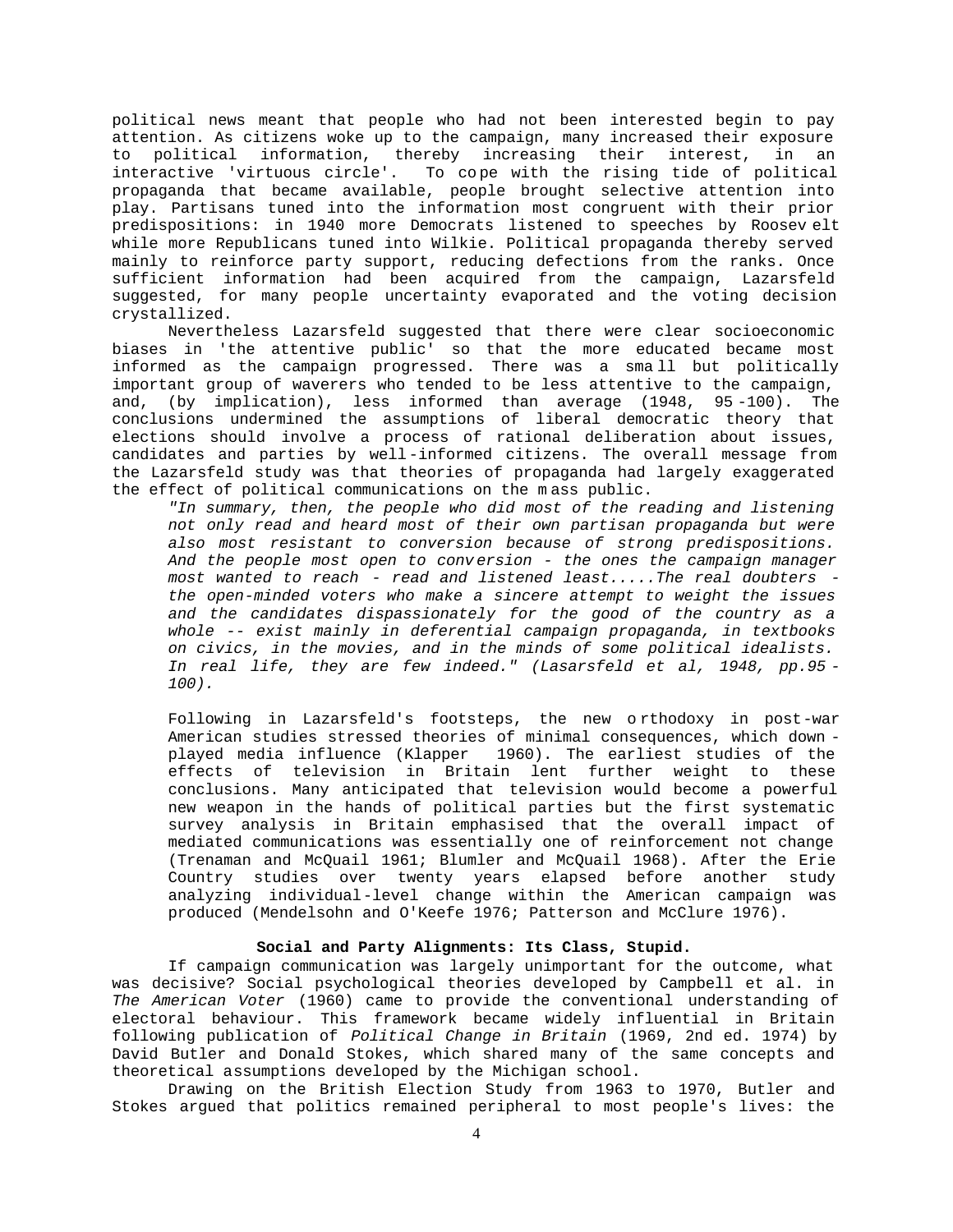British electorate rarely participated politically and had minim al involvement in civic life. The typical British voter was seen as fairly uninformed about politics, falling far short of the expectations of citizenship in liberal theories of representative democracy. Butler and Stokes concluded that few people had cons istent and stable opinion about well-known issues which divided the parties. Yet despite widespread ignorance about politics and minimal interest, nevertheless about three -quarters of the British electorate cast their vote. When faced with the choice of pa rties at the ballot box, Butler and Stokes concluded that British voters sought cognitive short-cuts, or 'standing decisions', to guide them through elections. As in the United States, during periods of stable partisan alignment, voters in Britain were seen as being rooted for many years, even for their lifetime, to one or other of the major parties.

Communications were critical, but largely operating at the interpersonal level, since political attitudes were believed to be reinforced through discussions with friends, colleagues and family who shared similar party attachments. Socialisation theory explained how party loyalties developed when influenced by the family and social milieu of voters, including their neighbourhood, workplace and community. Partis an newspapers were also regarded as important reinforcing mechanisms, since people read the paper which most agreed with their own viewpoint. The role of the press was therefore primarily to mobilise, rather than to convert, partisan voters. For Butler and Stokes, modern party loyalties were founded on the rock of class identities although there was evidence for a weakening relationship as early as the 1960s, partly due to the influence of television (Butler and Stokes 1974:419).

If voting behaviour is stable, then is little room for the influence of issues debated during the campaign, news coverage of leaders' speeches, or indeed any short-term flux in party support. If voters are anchored for a lifetime, the campaign can be expected to reinforce partis ans, to bring them 'home', and to mobilise them to turnout, but not to determine patterns of voting choice. Electoral studies therefore turned to understanding structural determinants on the vote (see, for example, Heath et al. 1985, 1991, 1994). Because of this dominant paradigm, beyond some occasional articles, it was not until two decades after Blumler and McQuail (1968) that a new study re -examined the effects of the news media in British campaigns (Miller 1991).

Yet the traditional Michigan framework is less useful today due to social and partisan dealignment. In common with many advanced industrialized societies, since the early 1970s Britain has experienced a progressive weakening of the traditional social anchors of voting behaviour. *Critical Elections* (Evans and Norris 1999) found that the process of secular dealignment has persisted and deepened in recent years. In the 1997 election, class voting reached its lowest level since the BES series began; the proportion of the middle class voting Labour was far higher than in any previous general election since 1964. The strength of party identification has also weakened over successive elections during the last three decades, a process that continued in 1997, so that the proportion of strong loyalists pl ummeted from 44% of the electorate in 1964 to only 16% in 1997. The classic left -right divide over the role of the state in the economy, which is usually the basic ideological cleavage in the British electorate, proved to be more weakly associated with Labour voting than in any previous contest. Lacking stable social and partisan anchors, voters may become more open to the influence of campaign factors: evaluations of the government's record, particularly on the economy, preferences about party policies,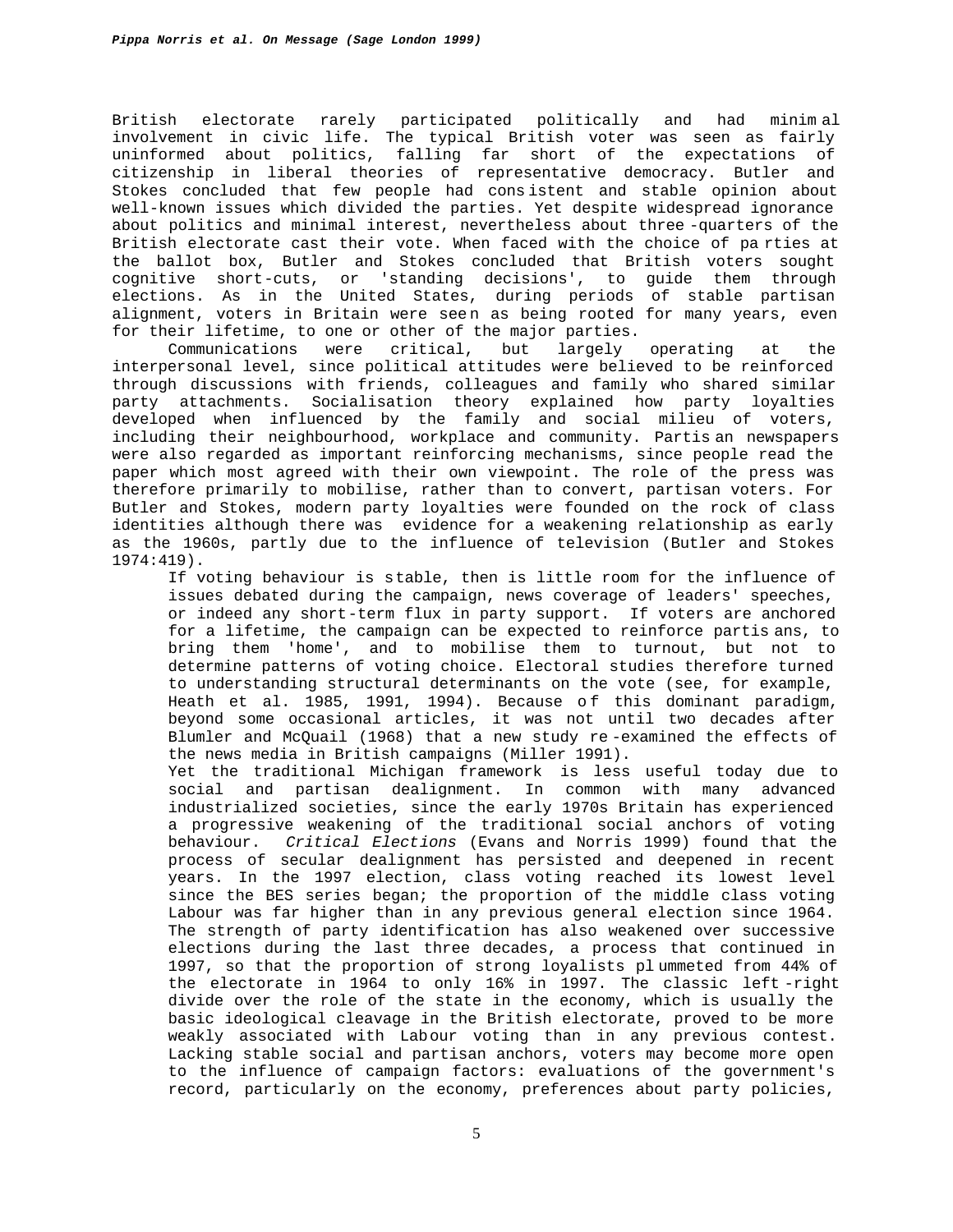perceptions of party and leadership images, and the way all these factors are communicated to the public.

### **Its the Economy, Stupid**

Given the evidence of social and partisan dealignment, an alternative school of thought has focused on theories of political economy stressing the importance of 'pocket-book' voting. One popular account of the 1997 election suggests that the outcome was largely decided by the events of 'Black Wednesday' with the currency crisis following Britain's withdrawal from ERM in September 1992. The opinion polls seemed to indicate that due to this event public opinion switched decisively towards Labour, and then stabilized at a new level, eventually producing Blair's landslide of seats:

*"The fate of the Conservative government was ess entially settled in September 1992, shortly after their fourth electoral victory in a row...Only a major political shock could have turned things around after that, and this did not happen."* (Whiteley 1997)

The argument suggests that the Conservative gover nment lost its reputation for competent economic management due to the effects of the ERM crisis, almost five years before polling day, and they never recovered subsequently as this proved a 'crystallizing' moment for the other factors troubling voters (Sanders 1997:68). In this view the next five years were just a question of waiting patiently for the curtain to fall and the Conservatives to exit stage right. Yet, as Harrop (1998) points out, it is not immediately apparent why the events of a few days in S eptember 1992 should continue to have had major reverberations on party fortunes five years later. The electorate's memory must be unusually sharp for this rather abstract and technical issue to have led to the government's downfall.

This explanation draws on the long tradition of political economy which has attempted to predict party support from a few aggregate -level economic and political variables. During the 1990s this approach has<br>developed increasingly sophisticated modelling techniques to developed increasingly sophisticated modelling techniques to demonstrate that the outcome of elections can be forecast, with some degree of accuracy, well before the launch of the official manifestoes. These models have typically sought to explain government popularity by reference to variations in certain core macroeconomic variables, like the rates of inflation and unemployment, combined with a few key political events, such as the outbreak of the Falklands War (see, for example, Lewis-Beck 1988; Norpoth et al. 1991; Price and Sanders 1993; Clarke et al. 1991). Forecasting models differ in terms of the precise specifications and modelling techniques they employ. What they share, however, is the emphasis that campaigns do not matter if the voting outcome can be predicted parsimoniously from a few economic indicators. Economic conditions are believed to lead to predictable outcomes, despite fluctuations in the opinion polls and the intense party and media battle to dominate the political agenda during the official campaign (Gelman and King 1993).

In 1992 this approach seemed to provide a plausible account of the outcome: in November 1990 the 'Essex' model forecast that in the next general election the Conservatives could expect to be returned with 42.5 percent of the popular vote, based on certain levels of inflation and interest rates (Sanders 1991, 1993). This forecast proved remarkably prescient when the Major Government was returned in May 1992 with 42.7 percent of the popular vote. But in 1997 the Essex forecast failed to hit the mark (Sanders 1996, 1997). Standard pocket -book accounts have difficulties in explaining why the Conservatives won in 1992 in the middle of a recession while in 1997 they lost in the middle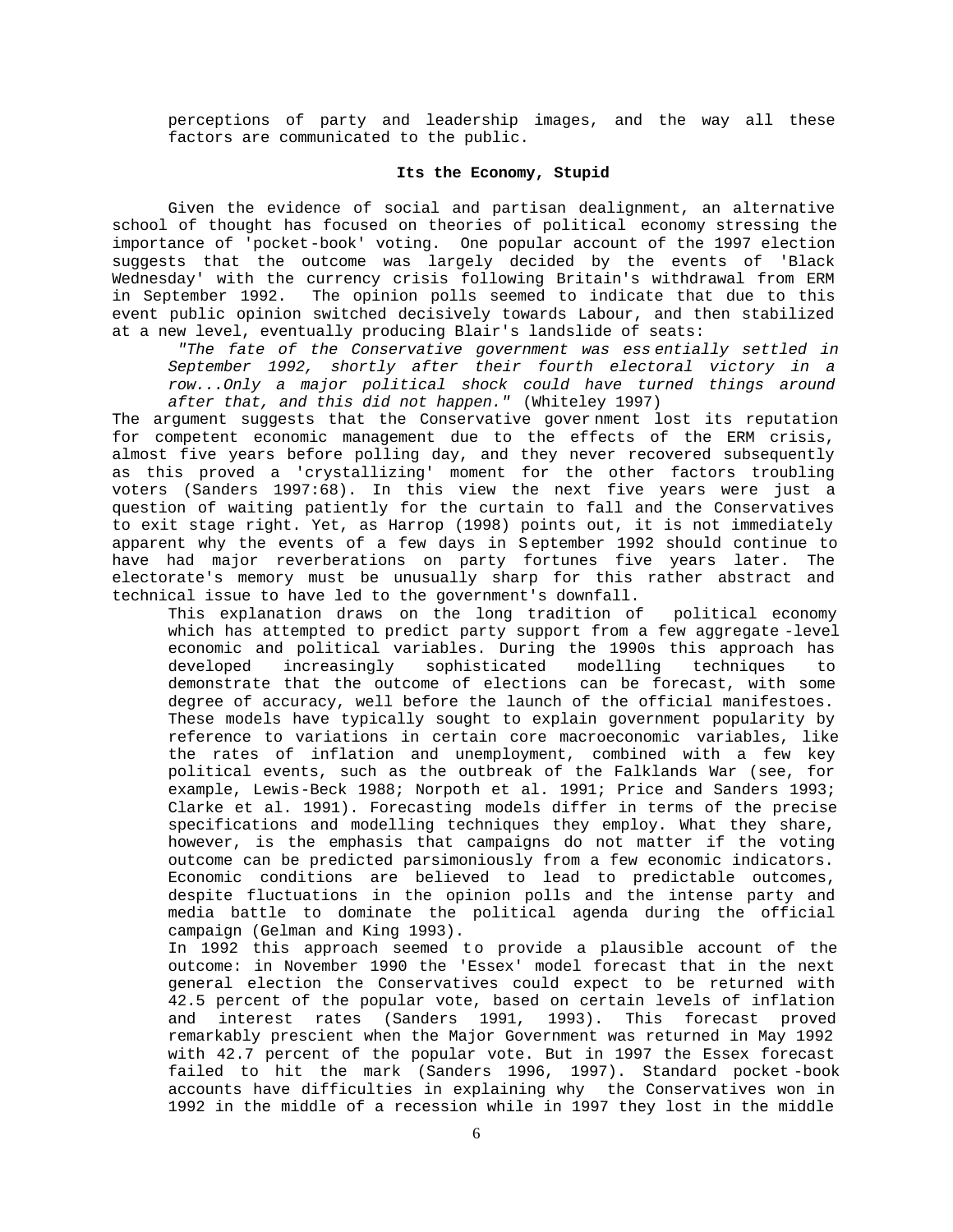of a boom. In the run up to the 1997 election the economic record of the Major government looked remarkably healthy. During the twelve months prior to  $May \ 1^{st}$ , average earnings were rising at  $4\%$ , comfortably out-stripping inflation at 2.9%. Economic growth (GDP) was around 2.2%, down from the peak of 1994 but still positive, while the rate of unemployment saw a steady decline to around 7.2%, Moreover, reflecting these indicators, consumer confidence did show a modest recovery during 1995-97 (Gavin and Sanders 1997). Yet in 1997, unlike in 1983, 1987 and 1992, the pocket -book economy apparently failed to translate into a recovery for the government at the polls. The magic 'feel-good factor', so much discussed in the popular press, seemed to have lost its powers.

### **Theories of Cognitive, Agenda-setting and Persuasion Effects**

If long-term anchors like class and partisan identification have eroded, and yet if it wasn't 'the economy, stupid', then this leaves us scratching our heads for other factors which could account for Labour's victory. For many observers the role of strategic communications represents the most plausible alternative candidate, suggesting that Labour won because of their superiority in image building, news-management and political marketing (Butler and Kavanagh 1998:224-243). In this account Mandelsonian magic rebranded Old Labour under the leadership of Tony Blair into a new centrist image, located between the Conservatives on the right and the Liberal Democrats on the left. In contrast during the campaign the Conservatives usually seemed deeply divided, dispirited and mired in sleaze. An impor tant component of this change has been attributed to the switch in partisanship among the press, with more major newspapers backing Labour than in any previous post-war general election (McKie 1998). But is there systematic evidence to show that political communications played a key role in Labour's landslide, as is so often assumed, and that campaign coverage in the news media influenced voters?

To examine this issue let us outline the schematic model about the process of political communications which gu ides the thinking behind this book. Even since Harold Lasswell (1948) the literature has commonly understood the process of communications as divided into a series of steps: who (the source) says what (the content) through which channel (the media) to whom (the audience) with what effect (the impact). The central focus of this book, shown in Figure 1.1, concerns the *process* and *effects* of political communications within election campaigns.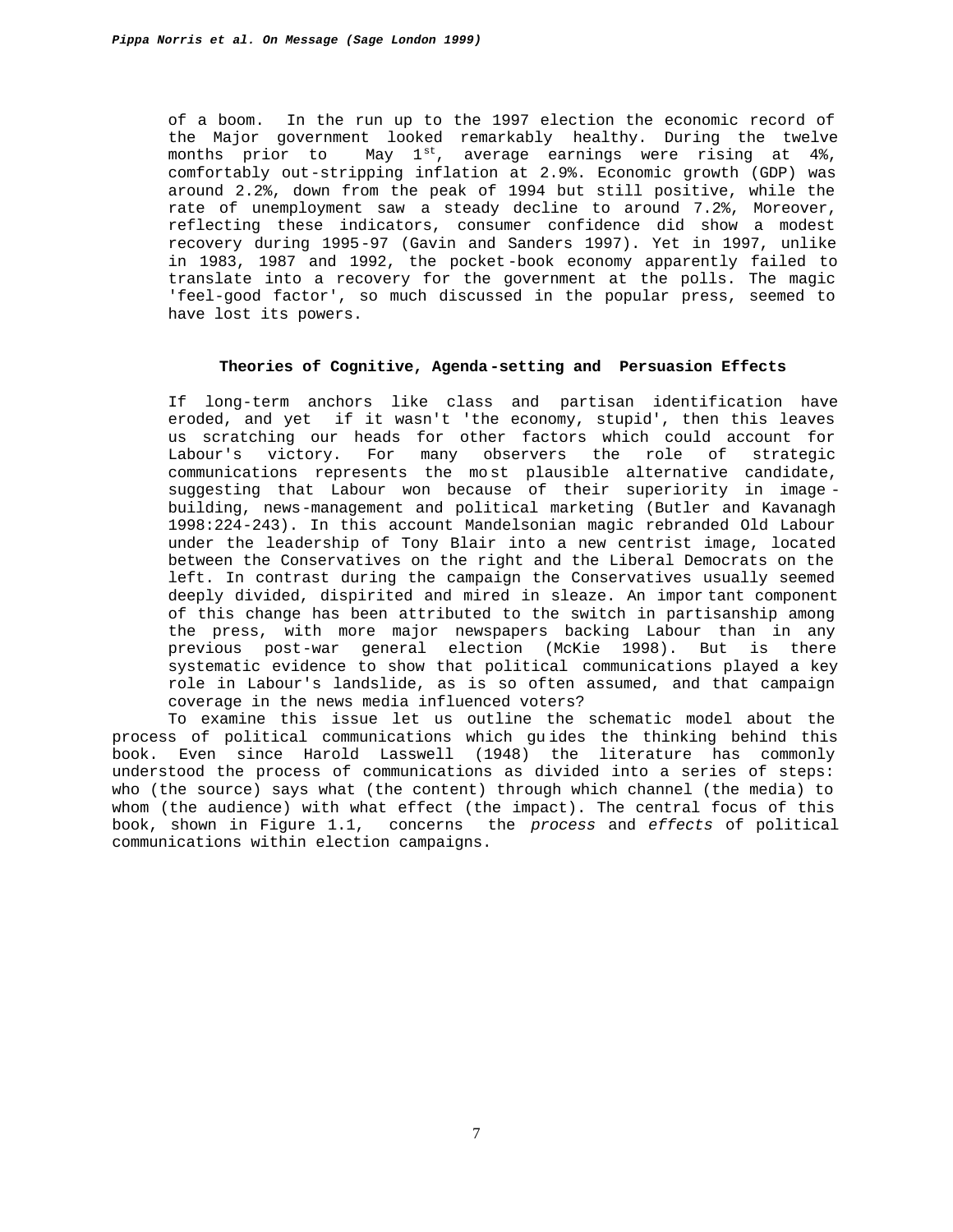

**Figure 1.1: The Schematic Model of Political Communications** 

In this model the news can be expected to influence public opinion directly through three main avenues: enabling people to keep up with what is happening in the world and mobilizing them to vote ( *civic engagement*), defining the priority of major political issues (*agenda-setting*), and shaping people's political preferences (*persuasion*). In turn, these attitudes can be expected to influence reasoned voting choices. These categories are understood to represent a sequence of effects in a dynamic process: from gro wing information and awareness of a problem (like the issue of Britain's role within the ERM, long delays in hospital waiting lists, or constitutional reform), to rising public concern about these issues, and finally to persuading voters to shift party pre ferences. Of these factors, most attention in the British literature has been devoted to the media's (particularly newspapers') powers to alter party support in the short -term, without taking into account the intermediate steps which may, or may not, lead to changes or reinforcement in voting choices. Let us examine each of the steps in this sequence.

### **The Process of Campaign Communications**

### **Parties as Communicators**

First, a growing literature has emphasised that in many countries parties have become increasingly sophisticated in the use of strategic communications in the attempt to retain control of the agenda or to stay 'on message'. Changes in party campaigning have been richly documented in Nuffield studies covering every British general election since 1945. More recent work has examined how electioneering has been transformed since the 1980s by 'political marketing' and the rise of campaign professionals (Scammell 1995; Kavanagh 1995; Crewe and Harrop 1989; Crewe and Gosschalk 1995). Studies have describ ed the day-to-day party campaigns and the outcome of the 1997 election (Butler and Kavanagh 1997; King 1997; Norris and Gavin 1997; Jones 1997; Geddes and Tonge 1997; Crewe, Gosschalk and Bartle 1998; Evans and Norris 1999). Building upon this foundation, this book highlights and summarises significant institutional changes in the context of political communications in Britain, notably the rise of a more autonomous press, the growing fragmentation of the electronic media, and how parties have responded to this increasingly complex environment. The development of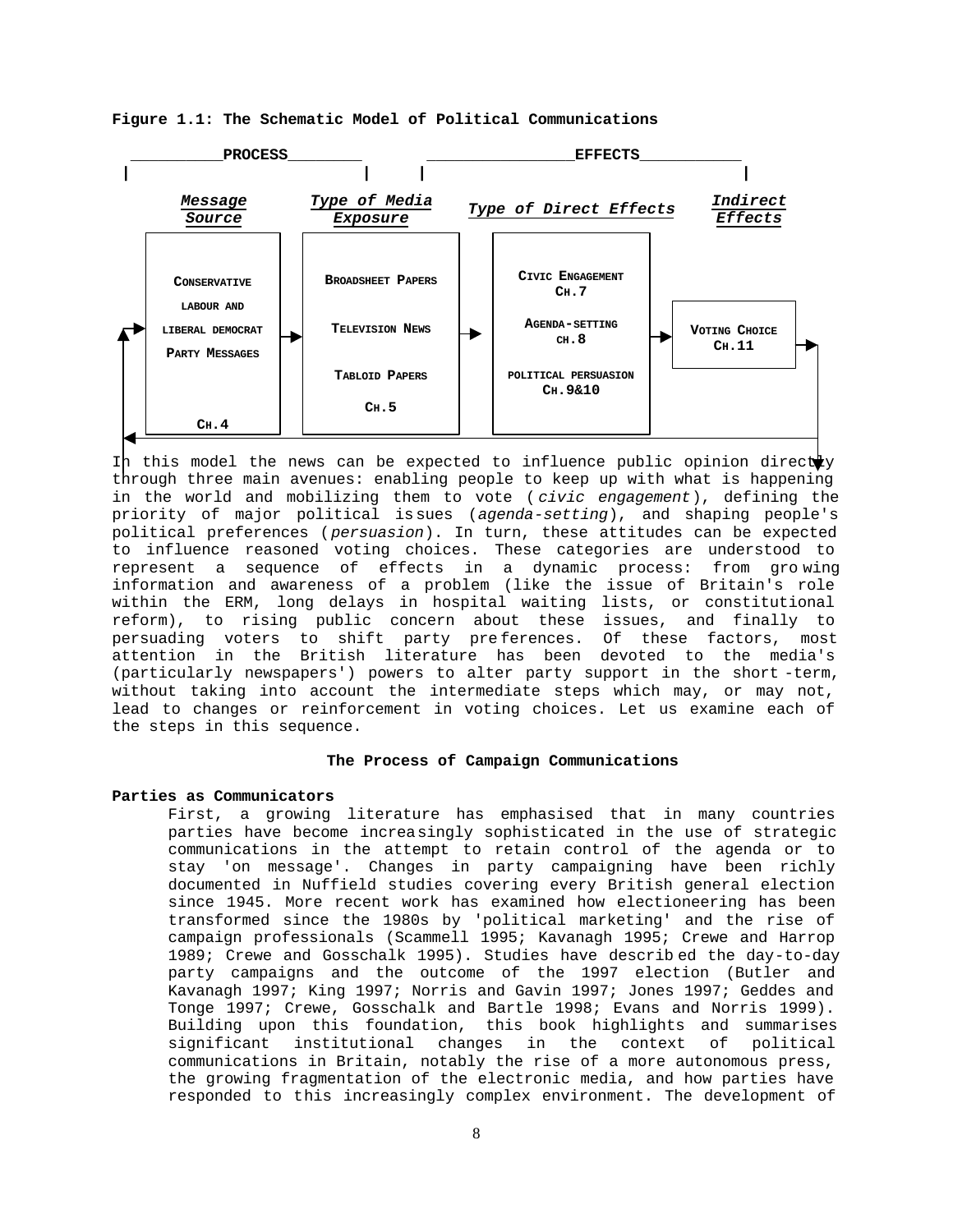24-hour news and the expansion of news outlets makes it far harder than in the post-war era for parties to stay on message in the hurly -burly of the official campaign and to avoid being deflected by unexpected stories, disruptive events, or sudden gaffes. Parties have responded by attempting to maintain control through strategic planning, rapid response and targeted messaging.

After the election the conventional explanation attributed Labour's victory to their effective use of these techniques to stay on message, in contrast to the flubs and flurries experienced by the Conservatives. *The Independent* provided a typical post-election account:

"T*he party's(Labour) campaign strategy owed much to the succe ss of Bill Clinton's successful campaigns in the United States with its remodeling of his party into New Democrats…The hierarchical structure of the Labour election machine was jettisoned and replaced with a dozen task forces on key seats, party, media, tr ade unions, attack and rebuttal, presentation, regions, leader's office, message delivery, logistics, and so on… As a result Labour has been following a detailed week -oneweek electioneering strategy for almost a year…It also learned from Clinton's people the techniques of how to stay on that strategy and deflect Tory attempts to derail it. Throughout the campaign a central control room at the party's Millbank head -quarters provided a rapid rebuttal unit which responded instantly to any new Conservative cla ims. Its liaison with the media was slick, feeding out approved messages and effectively emasculating attempts to undercut the official version of events. Its use of pagers, the Internet and faxes helped keep its candidates consistently 'on message'. Its a dvertising was focused and effective…Amid all this the Conservatives were unable to gain any momentum."* (Paul Vallely et al. *The Independent* 3 May 1998)

But much of the popularity of this explanation rests on post -hoc rationalizations in the aftermath of B lair's victory, reflecting the size of the Labour landslide of seats. If we look more critically at the evidence, did Labour actually 'win' the battle over the campaign agenda? To examine this proposition we need systematic evidence about the strategies of the major parties in the 1997 campaign. One criteria is to see how far the major parties stuck consistently to the themes which they prioritized in daily press releases, party manifestoes, and election broadcasts during the 1997 campaign. Parties remaini ng 'on message' would be consistent throughout the campaign, whereas if they were blown off course they be more likely to stress different issues on different occasions. Based on content analysis of party messages we examine whether the Labour party had the most successful campaign in 1997, as commonly assumed, contributing towards their eventual victory.

### **The News Media**

The modern campaign is characterised by a complex and increasingly fragmented news environment. Voters may draw upon information from personal conversations with friends, family and neighbours (Huckfelt and Sprague 1995); direct contact with constituency party canvassers and parliamentary candidates; election coverage in the local and regional press; news and current affairs on regional and national radio; paid party propaganda like posters and newspaper advertisements; party election broadcasts on television and radio; as well as coverage of the campaign in national newspapers; and news and current affairs on terrestrial and satellite television. The local party campaign involving canvassing, leaflets and the local activists, often discounted, is now seen as far more important for voter mobilization(Denver and Hands 1997). The 'new media' of the internet is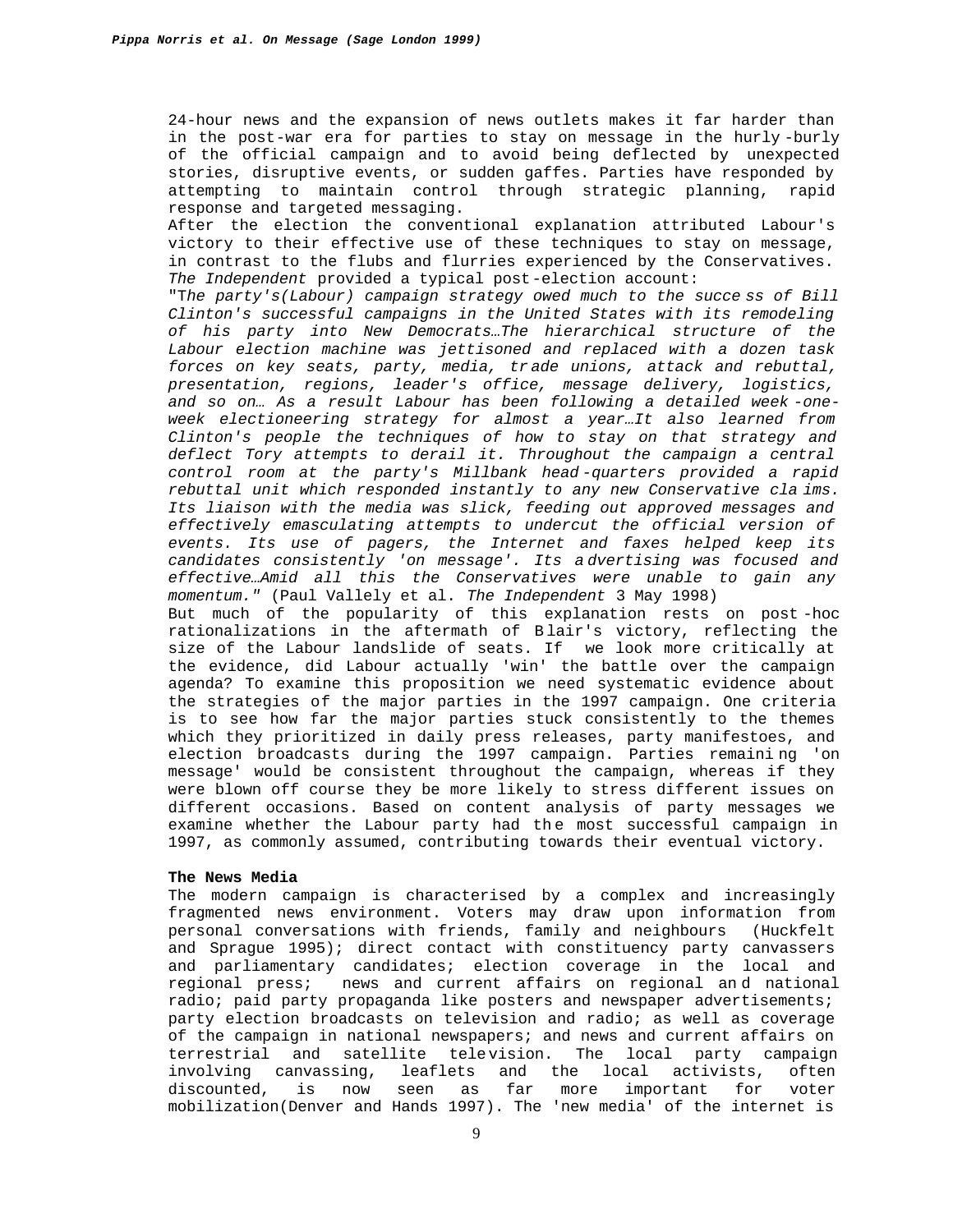rapidly adding another layer of c omplexity in campaigning (Norris and Jones 1998; Ward and Gibson 1998; Gibson and Ward 1998).

This book focuses in particular upon monitoring the effects of the main evening television news programmes on BBC1 and ITN, and broadsheet and tabloid national newspapers. These media are widely available and are commonly regarded as the most influential in British election campaigns. Our focus therefore provides a strong test of the media effects thesis: if we fail to find any influence from attention to these sources then arguably we would expect to find even weaker effects from many others. These media were also selected because they provide significant contrasts in terms of the coverage of campaign news, and therefore variance in its potential effects. Newspa pers are relatively partisan, but television news broadcasts aim to provide more impartial and balanced information. Moreover the differences between broadsheet (quality) and tabloid papers in Britain, as well as between Labour and Conservative-leaning papers, and to a lesser extent between commercial and public service broadcasting, provide important contrasts.

Based on this evidence we examine whether strategic communications actually helped Labour get its preferred messages across via the mass media. Did Labour's communications operation at Millbank Tower influence the news agenda more than the other parties, as many assume? And did television and print journalists follow any party, or were they more autonomous in their priorities? The content analysis allow us to compare the issues stressed by the parties in their press releases with those picked up by television news and the press, to understand who set the media agenda.

## **The Effects of Political Communications**

Part III goes on to consider the impa ct of political communications on the public. There are multiple ways in which political communications may influence the electoral process and today the literature has moved beyond a narrow focus on voting behaviour (Bryant and Zillman 1994). We argue that we need to distinguish between the impact of political communications on the outcome for government and on individual participants. The 1997 campaign was probably not decisive for the return of the Labour government, but this did not mean that the election broadcasts, or the coverage of opinion polls, or the rallies, meetings and speeches did not affect party supporters.

We also need to draw an important distinction between cumulative and campaign-specific effects from the news. *Cumulative media effects* due to repeated exposure to television and the press. This assumes that news habits have a diffuse influence on our values and opinions in a long-term socialization process, analogous to the role of the family, school or neighbourhood. Cumulative effects a re monitored by comparing *absolute* differences between groups of media users, for example whether broadsheet readers are better informed than those who buy tabloids. Since evidence in this study is confined to the period of the long campaign (starting twelve months before polling day) we cannot firmly establish that any persistent differences are due to the news *per se*, rather than the prior predispositions of viewers and readers. Nevertheless we shall argue that, in an interactive process, this seems like a reasonable assumption. Hence, for example, people who are more right-leaning may prefer to buy the Daily Telegraph, but over time we would also expect that the paper's culture would influence its regular readers. In the same way the more knowledgeable m ay turn to the BBC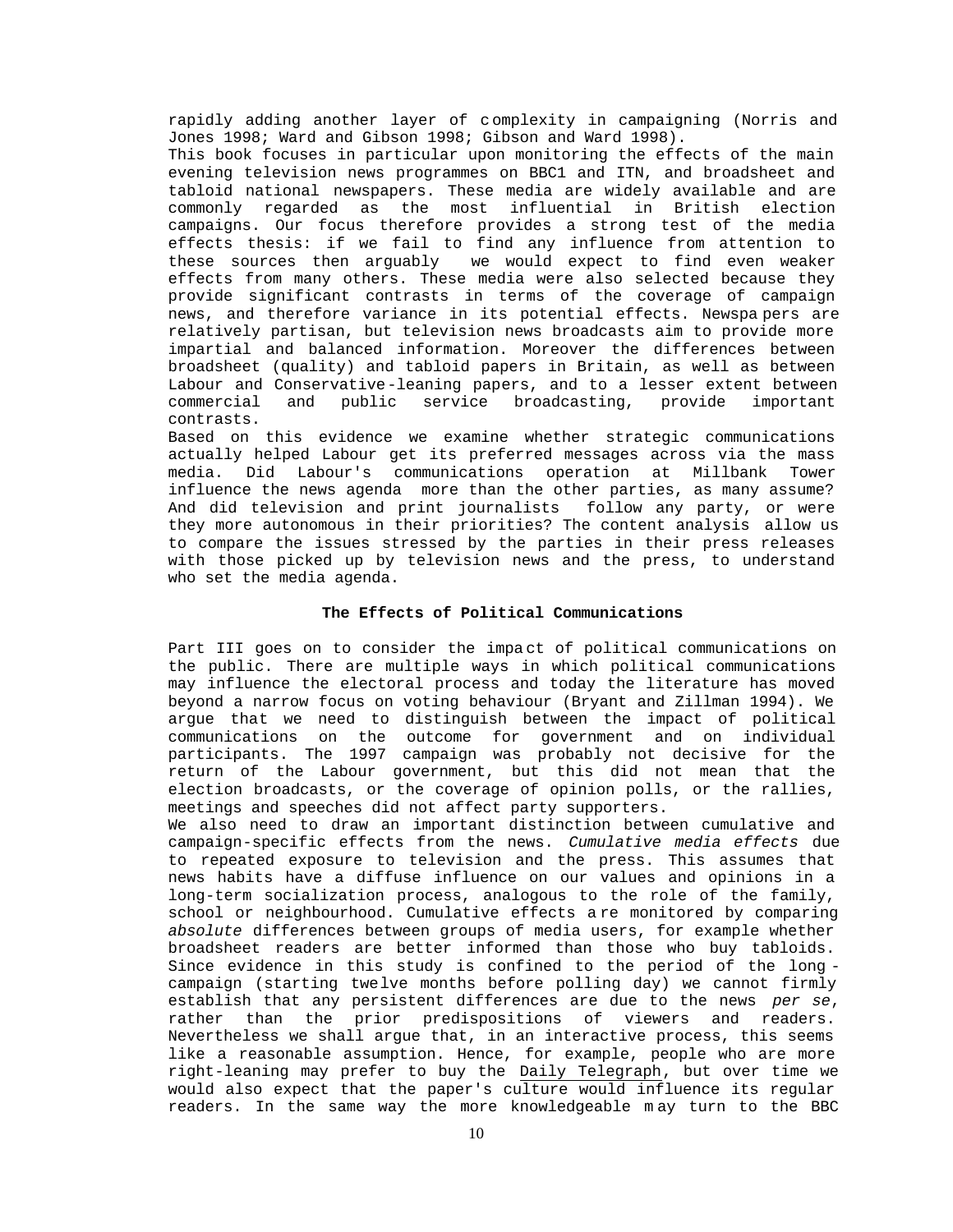World Service to find out about international affairs, but we would also expect that longtime listeners would learn more about developments from Azerbaijan to Afghanistan. In this context it is the steady drip drip-drip of media messages over a prolonged period, for example the constant repetition of the phrase 'New Labour', the steady series of opinion polls showing the Conservatives in the doldrums, or continuous headlines about government scandal, which is understood gradually to shape our opinions, attitudes and values.

We monitor *short-term media effects* with relative measures which focus on the degree of change among users of different news media within the long (12 month) and short (6-week) campaign. For example, as polling day approaches we might expect feelings of political efficacy to increase in general, almost irrespective of the campaign, as citizens come to believe that they can determine the outcome. What we test is whether this sense of efficacy increases more during the campaign among different categories of news users, for example for regular viewers of television news more than for non -viewers. The focus on relative change, using the time line of the campaign, provides a more satisfactory test of media effects. Relati ve measures allow us to control for other factors which commonly distinguish both the characteristics of media use and political attitudes, such as higher levels of education among regular readers of broadsheet papers.

As we go on to discuss, we also need to distinguish different types of media effects: on cognitive learning and political mobilization, on agenda-setting, on persuasion, and on voting behaviour. During the course of a campaign citizens may potentially learn more about public affairs, or may alter their issue concerns, without this necessarily translating through into changes in voting behaviour. Reinforcement and mobilization effects are just as important for elections, by generating participation in the democratic process, as the alteration of party preferences.

Lastly, we also need to distinguish *conditional* effects (which specify if X then Y) from *actual* effects which occurred within a given news environment. For example, in practice party political broadcasts are strictly ruled by the conventions of stop-watch balance but it is important to know if this were no longer the case, -- for example if Britain adopted political advertising on a commercial basis, -- whether this would make a difference to party support. Conditional effects often do not appear in the campaign, because of the conventions of news coverage and party campaigning, where there are multiple messages which may cancel each other out. But this does not mean that conditional effects detected through experimental manipulation a re any less 'real' than the actual effects of the campaign detected through panel surveys (Hovland 1959). With these distinctions in mind, what sort of effects might we expect from attention to campaign news?

### **Civic Engagement**

Democratic theory suggests that one of the most important impacts of campaign communications is upon civic engagement, including cognitive and mobilization effects. The first and primary function of the news media in a democracy, widely accepted as a guiding principle by British broa dcasters, is to transmit information so that citizens can make reasoned choices about their electoral alternatives. Downsian theory stresses that the capacity to make reasoned choices does not require full, comprehensive and encyclopedic information about every detail of each party's manifesto, which would be unrealistic. Elections are not a civics test with twenty pass/fail questions like Mastermind. Rather, citizens need sufficient information about the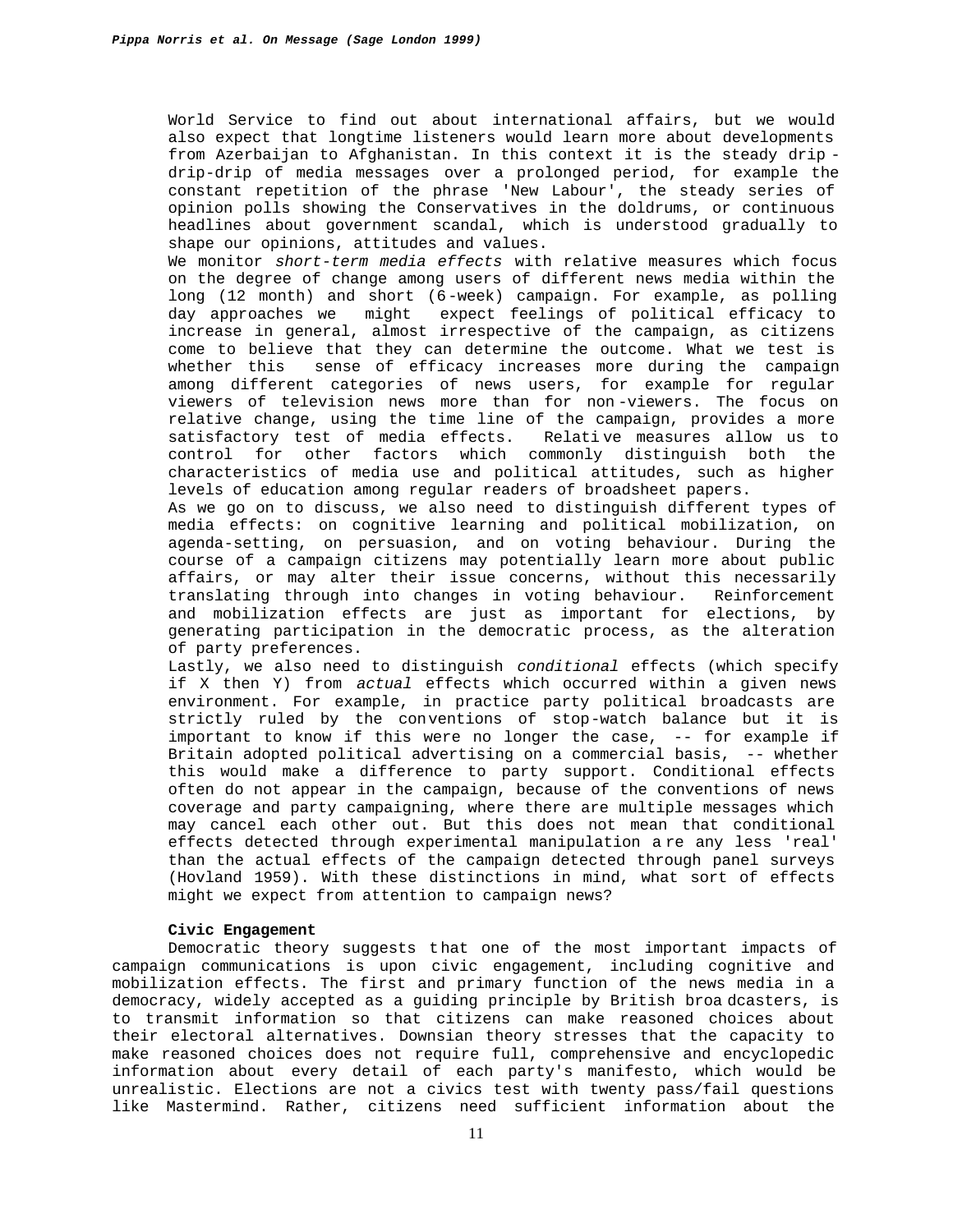government's record on the important issues, about t he major policy proposals of alternative parties, and about the competence and trustworthiness of leaders and candidates, to predict the probable consequences of casting a ballot (for a discussion see Downs 1957: 207 -259; Lupia and McCubbins 1998). Information costs are reduced by relying upon a few trusted sources and by seeking information only about issues which concern the voter.

Ever since Lazarsfeld et al. (1948) one stream of research has considered what knowledge voters acquire from the news media. Recent work has often focussed on the role of cognitive short -cuts such as ideology or 'schema' which reduce the time and effort required to monitor the candidates and allow a reasoned choice with imperfect information (Zaller 1993). Much of the literature has stressed the breadth and depth of citizen's ignorance about public affairs and minimal retention of factual knowledge from watching news broadcasts (Delli Carpini and Keeter 1997). But others have emphasised the limited but still significant acquisition of information about candidates and issues derived from exposure to the news in an American campaign (Graber 1984; Neuman et al. 1992; Just et al. 1996). Popkin (1994) has argued that gains in knowledge, even if modest, may be sufficient to allow voters to cast a meaningful ballot. The cognitive impact of the media depends upon many factors, including the substance of the message, the form of communication, and the receptivity of voters. Although generating an increasingly sophisticated body of researc h, it is not clear how far we can generalize from cognitive effects within the institutional context of American presidential campaigns to British campaign. In the U.S. political system several institutional features create exceptionally high hurdles in the levels of information required for citizens to make reasoned choices. This includes, *inter alia*, the frequency and number of elections, the largely unknown qualities of non-incumbent candidates at the start of the race, the lack of party cues in primary elections, the weakening of collective party discipline, the fragmented commercial news media lacking a public service culture, the reliance upon 30 -second ads as the primary means of candidate communications, the complex choices facing voters in multi-level elections, as well as the common use of state -level referenda. In states like California the briefing book for the latter alone is commonly a few inches thick. Given this context we might expect American voters to start the long campaign knowing far les s, but

also potentially to learn far more, than their European counterparts. In Britain, general elections provide an information -saturated context where it is difficult to avoid the campaign. The news media, particularly television, provides wall -to-wall coverage of issues and events during the official campaign, from the launch of the party platforms through to the results on polling day. This is often the most intensive period of exposure to politics that most citizens will ever experience. On the other hand, although coverage is comprehensive, by the time of the long and short campaign, much involves the repetition of familiar and well-rehearsed party positions, with few genuine<br>surprises, rather than providing genuinely new or unexpected surprises, rather than providing genuinely new or unexpected information. In this regard election campaigns can be seen as largely ritualistic devices, where all the actors go through the familiar steps, as part of the dignified constitution.

To examine what citizens learn in British general elections we compare the effects of exposure to different types of media which prioritize different types of political news. For example, did tabloid readers learn less than those who buy broad -sheet newspapers? If politicians and journalists succeed in their civic education function we would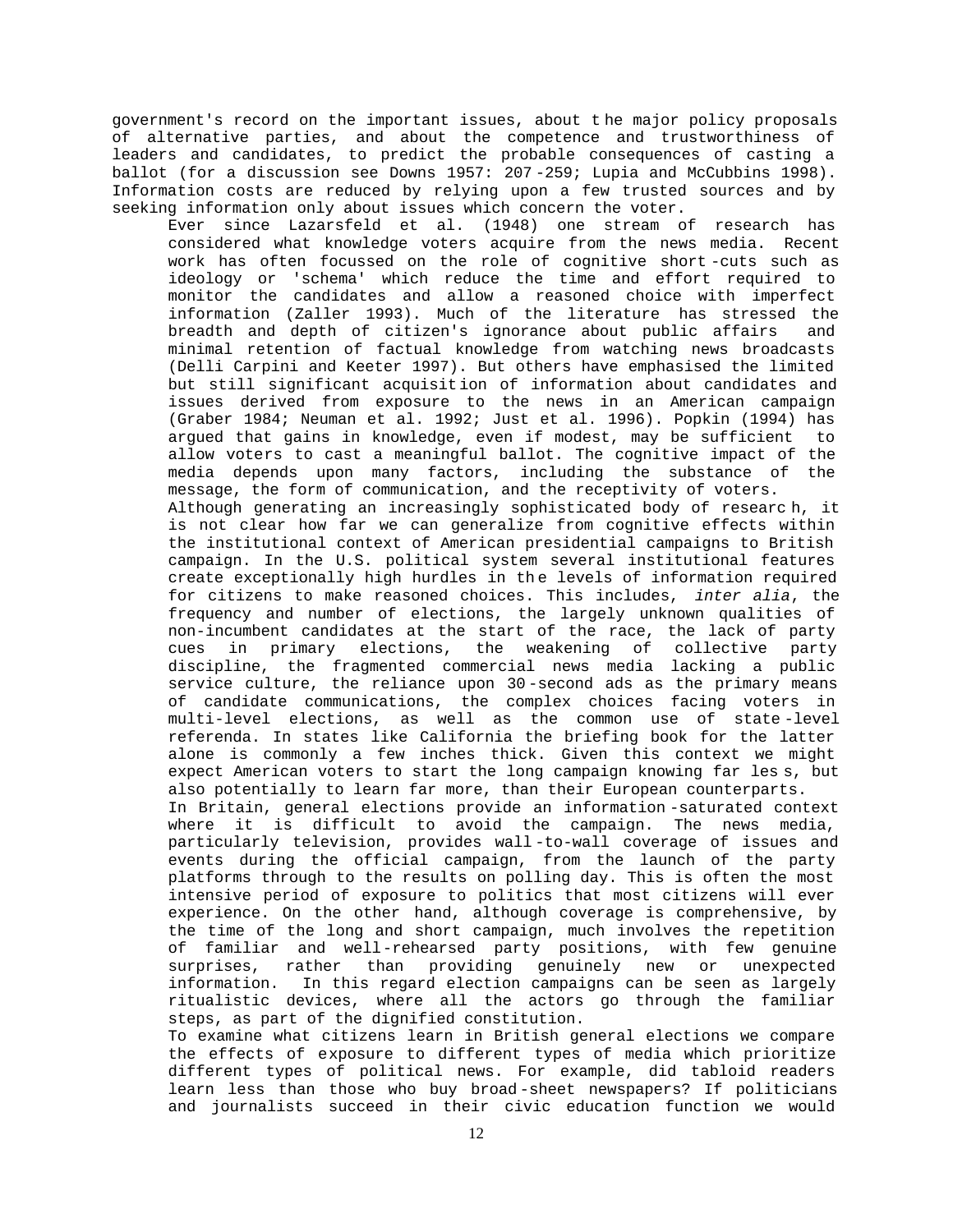expect cognitive learning effects during the course of the long and short campaign, as citizens acquire more information about party policies, candidates, and the civics in general. If parties and the media fail in this role, then voters may end up no wis er at the end than the start of the campaign.

Moreover, in a democracy the campaign should also function to mobilise citizens to turn out on polling day and boost interest in public affairs. By this criteria parties and the news media succeed if they stimulate debate and grassroots discussion, if they encourage party members to participate at local level, and if they boost civic engagement. On the one hand, videomalaise theories emphasize that the modern news media often fail in this role, due to an over -emphasis on negative news and 'horse-race' strategy, producing turned -off and cynical voters disconnected from civic affairs (Robinson 1976; Fallows 1996). Hence Patterson (1993) suggests that American journalistic values produce an excessive focus on the poll-led horse-race and insider strategy, rather than the policy issues. Putnam (1996) argues that attention to American television discourages civic engagement and social capital, while Gerbner et al.(1980) postulated a 'mean -world' effect from television news. Experimental studies have demonstrated the power of negative advertising to discourage electoral turnout in the United States (Ansolabehere and Iyengar 1997). Civic engagement is a matter of considerable concern given the fall in voting participatio n in the 1997 British election, producing the lowest turnout since 1935. Yet on the other hand traditional social -psychological theories emphasize that partisan newspaper function to mobilise voters, reinforcing their commitment to particular parties as p olling day draws near (Butler and Stokes 1974: 114 -119). Recent studies have also challenged the videomalaise thesis (see the discussion by Newton 1999). The available evidence suggests that in many advanced industrialized societies the amount of time dev oted to watching TV is often associated with civic apathy, but in contrast time devoted to watching news and current affairs is significantly associated with civic engagement (Norris 1996, 1999; Newton 1997). In this regard it matters what TV you watch as much as how much you watch it. Given this debate, we reexamine the evidence for the positive or negative influence of the news media on civic engagement within the context of the last British general election.

### **Agenda-setting**

The function of the campaign for agenda-setting has also been a longstanding concern in the literature on political communications. Theories of agenda-setting suggest that the news drives the public's issue priorities, thereby telling people not 'what to think' but 'what to think about'. This idea can be traced originally to Walter Lippmann's *Public Opinion* (1922), before first being tested systematically in the work of McCombs and Shaw (1972). During the last two decades a series of studies in the United States have found that the political agenda is set by a process of competition between politicians, journalists, and the public (for a review see Dearing and Rogers 1996; Protess and McCombs 1991; McCombs 1997). The theory of agenda-setting implies that stories which get most attention in the news become the problems which the public regards as the nation's most important. The theory focuses only on the amount of coverage, not its tone or contents. Should we be concerned about the effects of climate change and global warming? The threat terrorism poses to the Northern Ireland peace process? The impact of the European Union's Exchange Rate Mechanism on Britain's financial markets? The Lewinsky affair in the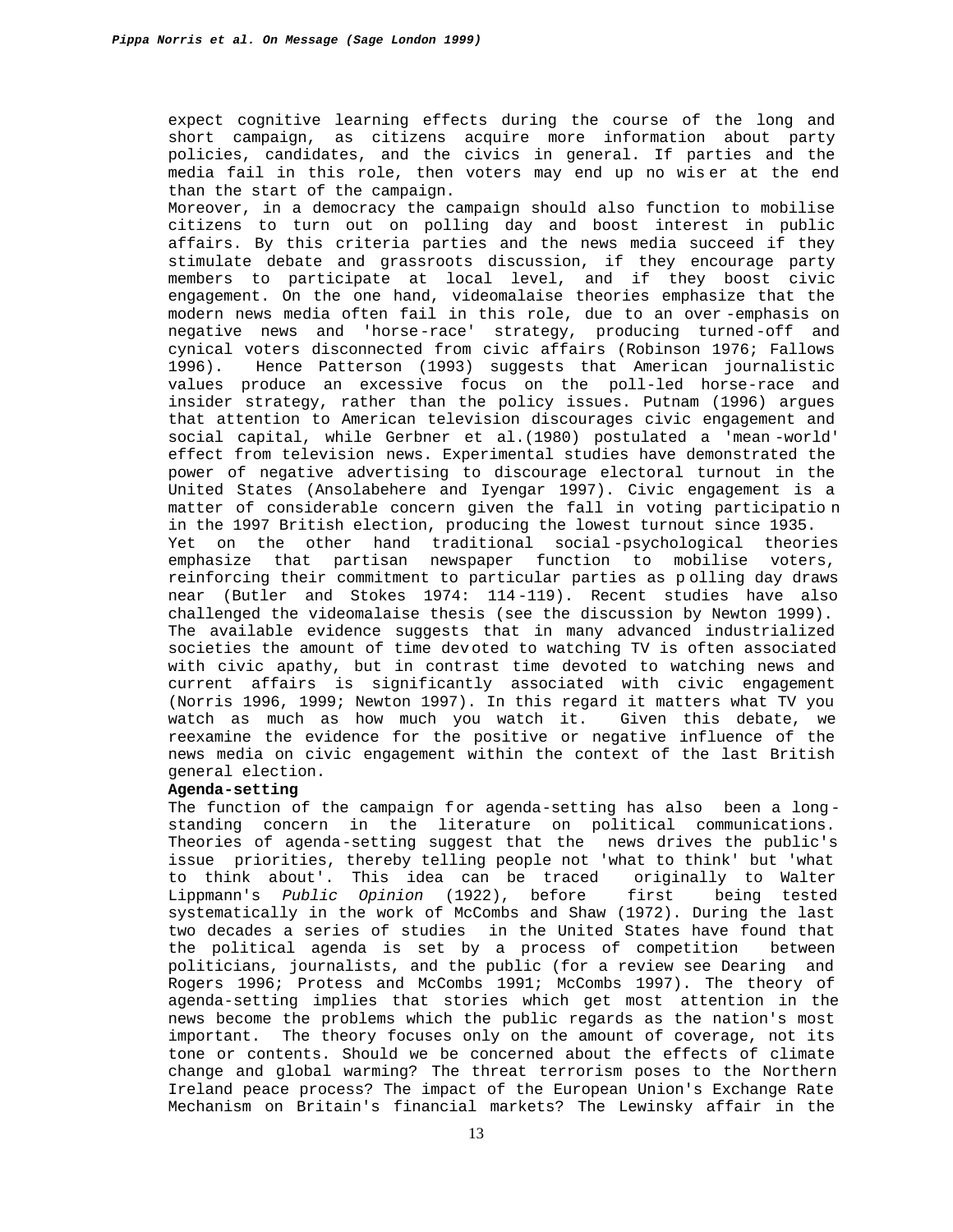United States? Internal civil war and strife in Kosovo? The news headlines are believed to shape public concerns about the most<br>important problems facing the country. This process may have important problems facing the country. significant political implications if public concerns ultimately feed into government priorities, and thereby help drive the policy pro cess. Theories of issue ownership also stress that the campaign is largely a battle about which policies are prioritised, whether those like defence where rightwing parties usually have a distinct advantage, or issues like welfare where leftwing parties ha ve ownership (Budge and Farlie 1983).

Despite the extensive literature elsewhere, previous studies found little support for this thesis in the context of British general elections. In the 1987 campaign, for example, Miller et al. (1990:232) concluded that "*Television failed to set the public agenda and the public failed to set the television agenda. Each influenced the other to a very modest extent but they remained poles apart.* " (see also Miller 1991; Norris 1997). To see whether the adoption of strategic communications helped Labour set the news agenda in the 1997 campaign, we compare the issues which each major party tried to highlight during the campaign, those headlined by the news media, and those of concern to the electorate.

### **Persuasion**

Lastly, the effects of the media in shaping electoral preferences, including images of the parties and party leaders, has long been regarded as important, ever since early studies of propaganda. Party managers, advertising consultants and market researchers think that strategic communications matters for persuading voters, and that this was a vital component in Blair's 1997 victory. The increased importance parties place on campaigning is demonstrated by the escalation in expenditure: the three major parties in Britain spent an estimated total of £56.4 million on the 1997 general election, compared with only £7.7 million in 1983. In the last campaign £21.5 million was spent on advertising alone, including newspapers, posters and the production of election broadcasts (Neill Report 1998). While there are serious doubts about whether some of the advertising spending was effective, nevertheless in an escalating 'arms race' more and more party resources are devoted to news management, election publicity and voter targeting.

Survey evidence provides some grounds to support the assumption that parties can use campaigns reach undecided voters. The British Election Study has regularly asked voters: *"When did you decide who to vote for?"* In 1997 27% of the electorate reported maki ng up their minds '*during the election campaign*' (see Chapter 11). Moreover, about one quarter (23%) of the electorate fell into the category of 'waverers', defined as those who considered voting for another party during the campaign. This suggests that in the 1997 campaign many people were still potentially open to persuasion about how to vote, even close to polling day, rather fixed with party anchors. The proportion of late deciders and waverers was particularly high among Liberal Democratic voters. As discussed further in the conclusion, other evidence on the flow of the vote from 1992-97, as well as net indicators like the 'Butler' swing and the Pedersen Index, indicate considerable electoral volatility in 1997, more so than in most previous general el ections.

Yet previous studies have found limited evidence for the power of parties and the news media to change voting behaviour within British campaigns, but most scholars have been fairly sceptical about some of the larger claims made by political con sultants. Miller (1991) conducted the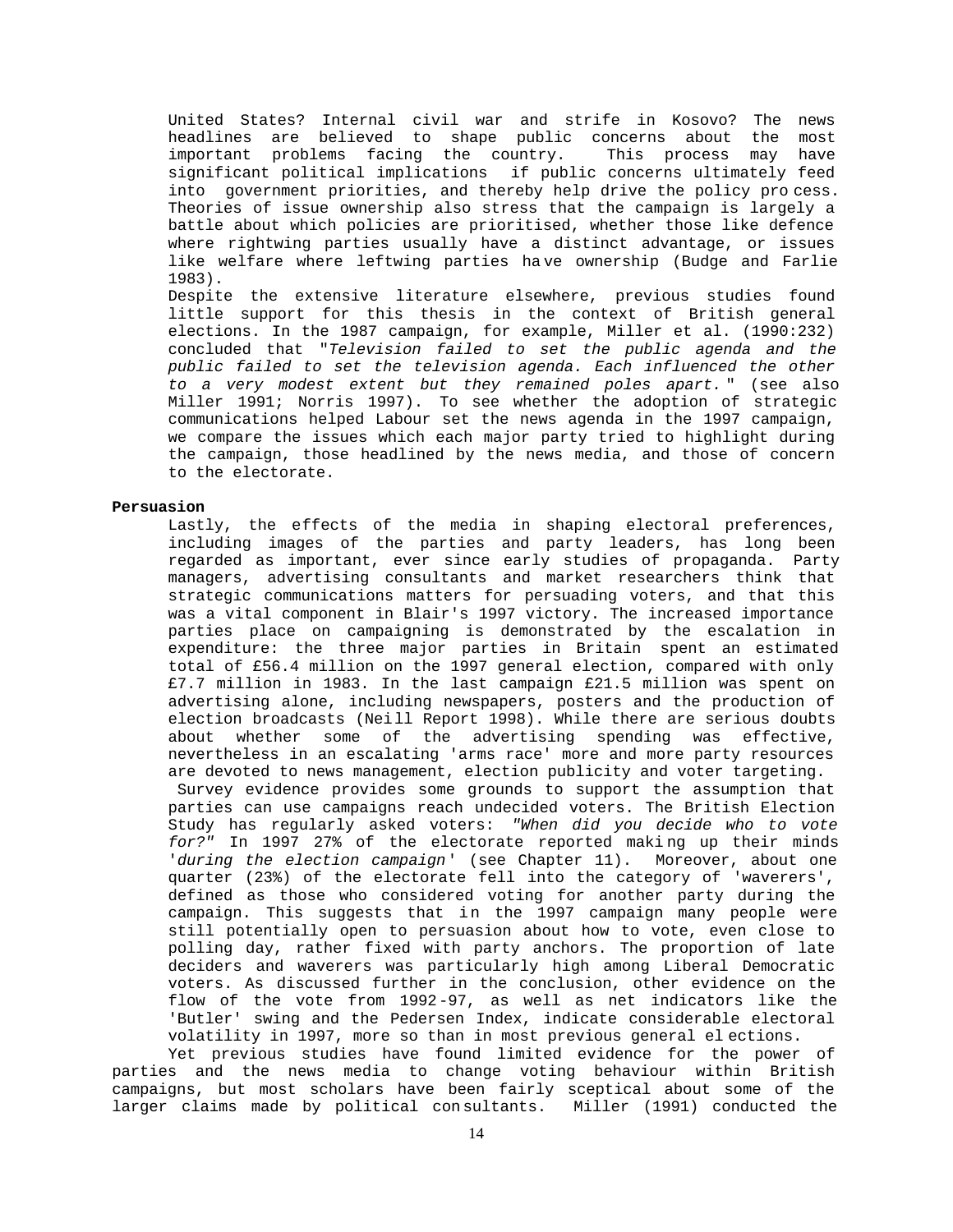most thorough previous study of the news media during the 1987 general election, based on a panel survey of voters and content analysis. The study found that the press had a significant but limited impact upon party images, leadership preferences and voting choice. But television viewing, with its more balanced and non-partisan messages, had relatively little influence upon viewers. Curtice and Semetko (1994) analyzed the 1987 -1992 BES panel and found that over the longer term newspapers had a modest influence upon their readers' voting choice and economic evaluations, although there were few other short-term effects (see also Newton 1991; Webber 1993; Saunders et al. 1993; Gavin 1997). There studies are suggestive b ut one problem is that most previous British research has been based upon cross -sectional surveys, where it remains impossible to disentangle the direction of causal effects: people may vote for a party influenced by the political content of newspapers, bu t they may also buy a newspaper sympathetic to their party choice, or both. To overcome these limitations we reexamine persuasion effects using a triangulated research design combining content analysis, panel surveys and experiments.

## **Feedback Loop: From Voting Choice to Party Messages**

We would also expect a feedback loop in this process, where public opinion expressed through the outcome of the election may have a significant impact '*upwards*' on party leaders. The views of the electorate, expressed directly through opinion polls, focus groups, and canvassing operations, and indirectly through the filter of the news media, may shape party policies and communication strategies. Should Labour prioritize tax credits for families or child care places? Shoul d the Conservatives adopt a policy of outright opposition to ERM, or a more cautious 'wait and see' approach? Party manifestoes are influenced by the popular mood, as well as by the attitudes and opinions of party members, elected MPs and leaders.

As an informal level there is nothing new in this process: this occurs whenever MPs go home to the constituency to listen to the views of party activists and supporters on particularly controversial or divisive matters. Door-stepping during the campaign is part of the long tradition of the election hustings. But in recent years the feedback loop has become far more intensive, systematic, professional, and centralized (Scammell 1995; Kavanagh 1995; Jones 1995). The Labour party's attempt to organize town hall meeti ngs around the country, in their 'Labour Listens' campaign, (subsequently emulated by the Conservatives under Hague) can be regarded as a cynical exercise in the manipulation of public opinion or alternatively it can be seen as a genuine attempt to reach out and connect with the concerns of people in Britain, or a bit of both. The Blair government's use of specially commissioned opinion polls and focus groups represents a natural extension of this process. The feedback loop operates primarily after election day, especially among politicians thrown onto the opposition benches who are searching for the best way to regain public popularity. This process is a critical function of elections but because we focus upon only the period of the long campaign this is t reated as essentially exogenous to our model.

## **The Plan of the Book**

Therefore theories of the effects of political communications have developed from the pre-war accounts deeply fearful of the impact of 'propaganda' on the gullible mass public, through the post-war orthodoxy of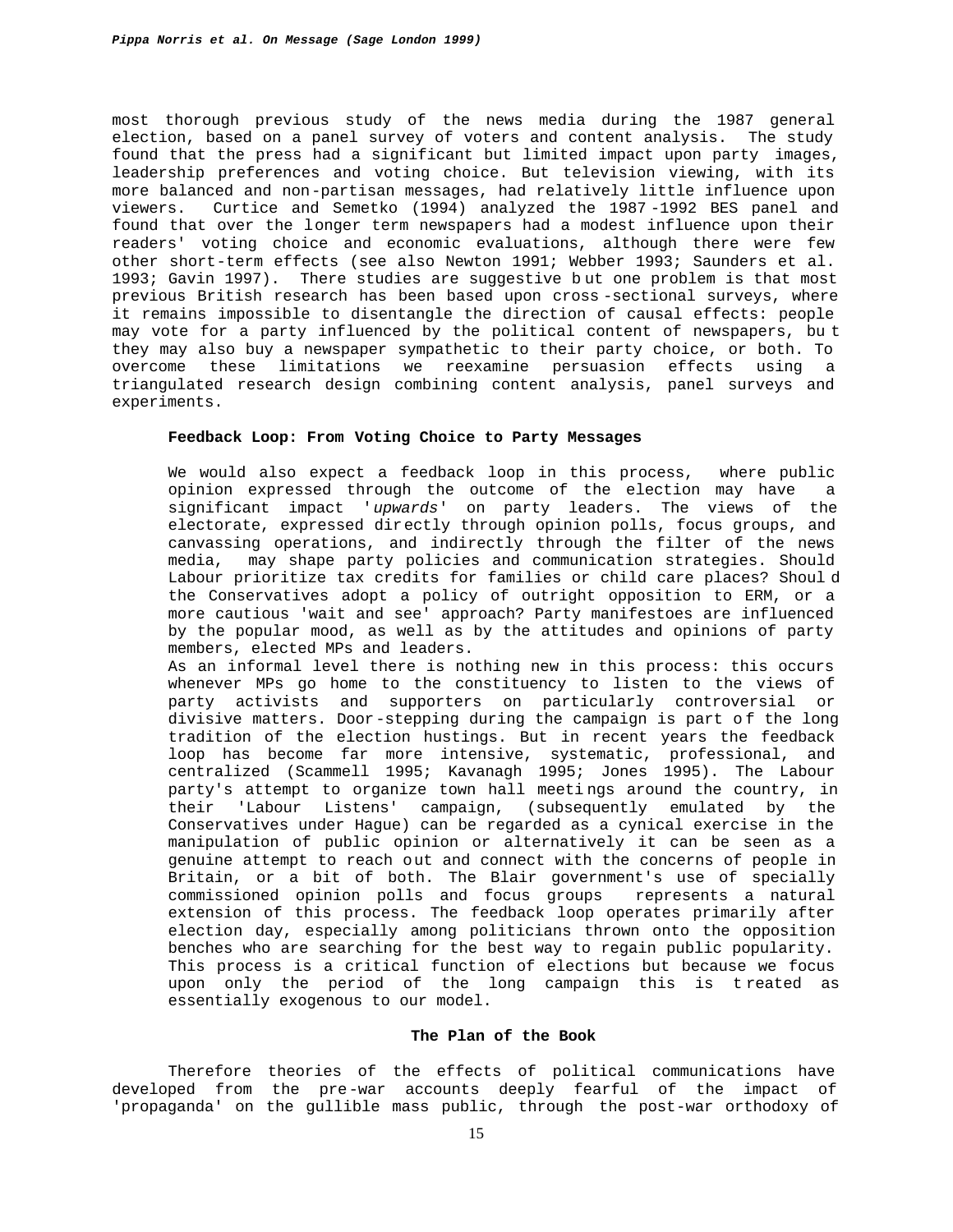the Erie County and Michigan studies stressing partisan reinforcement, to more recent work on cognitive, agenda -setting and persuasion effects. British elections are often explained on the basis of long -standing cues like social identities and medium-term evaluations of the state of the economy. Yet the standard social and economic variables have had decreasing success in predicting voting behaviour, due to the process of class and party dealignment during the last thirty years (Ev ans and Norris 1999). Building upon the schematic model already discussed political communications is conceptualized in this book as a sequential process from message through successive steps of information and mobilization, agenda -setting, and persuasion, to the act of casting a ballot paper.

Part I of the book sets the general context for the study. **Chapter 2** outlines the changing pattern of political communications in British election campaigns. We argue that the evolution of the post -modern campaign has produced the rise of a more autonomous press and a more fragmented electronic news environment, and that parties have been forced to respond to these new challenges. **Chapter 3** considers some of the methodological challenges surrounding studies of medi a effects and outlines the multi-method research design used in this book, including the content analysis of party and media messages, the 1997 British Election Study (BES) cross-sectional and BES campaign panel surveys, and an experimental study of televi sion news. These methodological considerations are important for weighing the evidence for our arguments but readers who prefer to skip over the technical details should move directly to the next section.

#### Part II: The Campaign Communication Process

Part II of the book examines the inputs into the process of campaign communications. **Chapter 4** analyses the contents of party manifesto, press briefings and party election broadcasts during the 1997 election to address three core questions: what were the campa ign strategies of the major parties in 1997; what were their issues priorities; and far did they stay 'on message' with a consistent agenda throughout the official campaign? **Chapter 5** examines the coverage in the news media. Based on content analysis of na tional newspapers and television news in 1997 we examine the amount of attention devoted to the election campaign; the breakdown of this coverage between different issues; and which party was most successful in setting the news agenda in the campaign. **Chapter 6** considers the public's reaction to the coverage, who proved most attentive towards campaign news, and how far people were turned on or turned off by the election.

#### Part III: The Impact of Campaign Communications

 The last part of the book examines the effects of the news media on voters. The role of the news media on **civic engagement** has long been a matter of concern. In democratic theory the most basic function of the campaign is to inform voters about the choices before them and to mobilise citizen participation. As we have seen, there is considerable controversy in the literature about how far the news media succeed in this function. **Chapter 5** analyses what the public learnt from the campaign in the British election, whether the news media influen ced political cynicism among the public, and whether use and the news media discouraged electoral participation.

**Chapter 8** compares the role of parties, the media and the public in agenda-setting. The core issue we address is how far the amount of attent ion